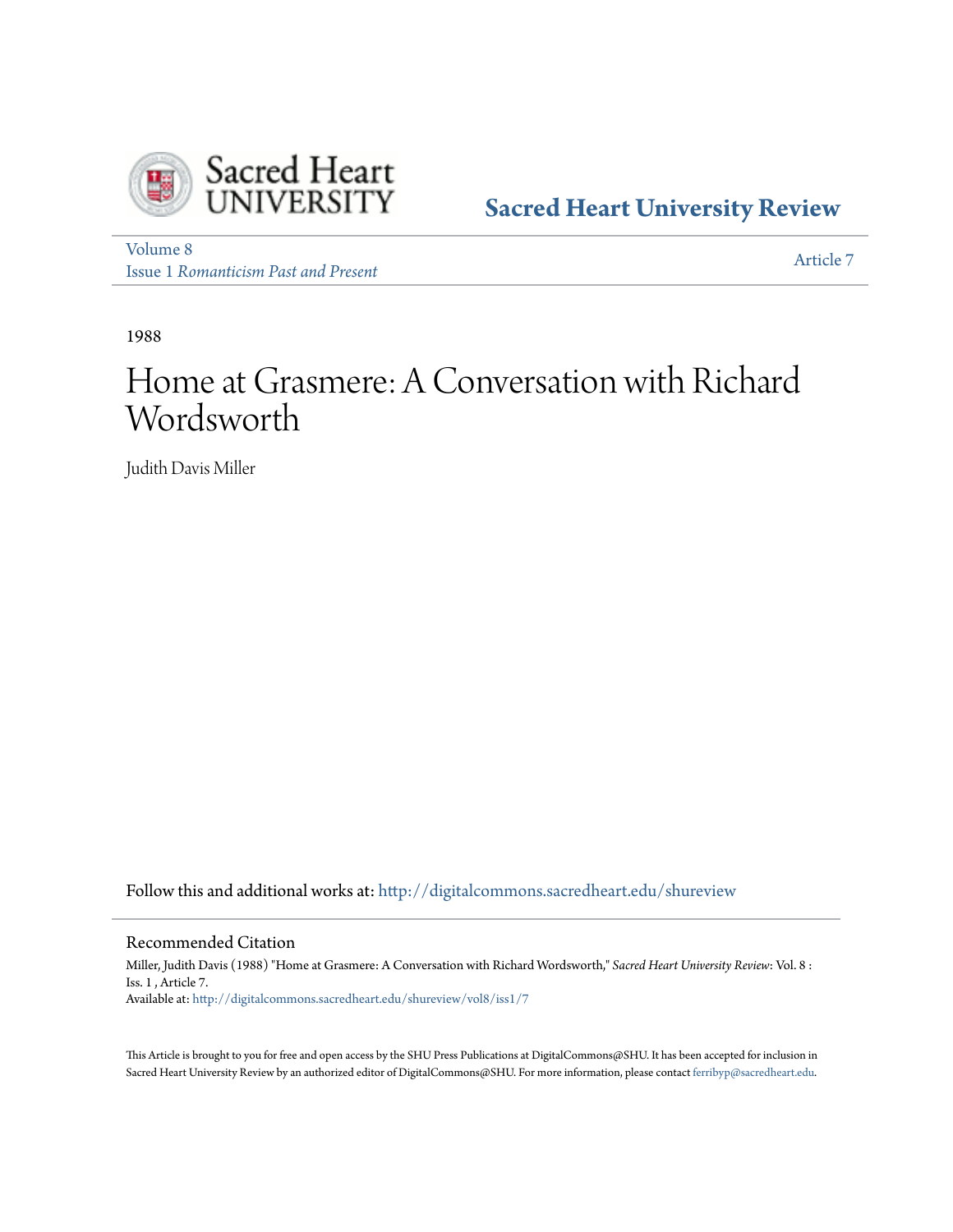## Home at Grasmere: A Conversation with Richard Wordsworth

#### **Cover Page Footnote**

Lecture given at the Romanticism Past and Present Institute for secondary school faculty, sponsored by Sacred Heart University and the Connecticut Humanities Council. The writers of these essays had the specific task of selecting and presenting their material with secondary school faculty and their students in mind.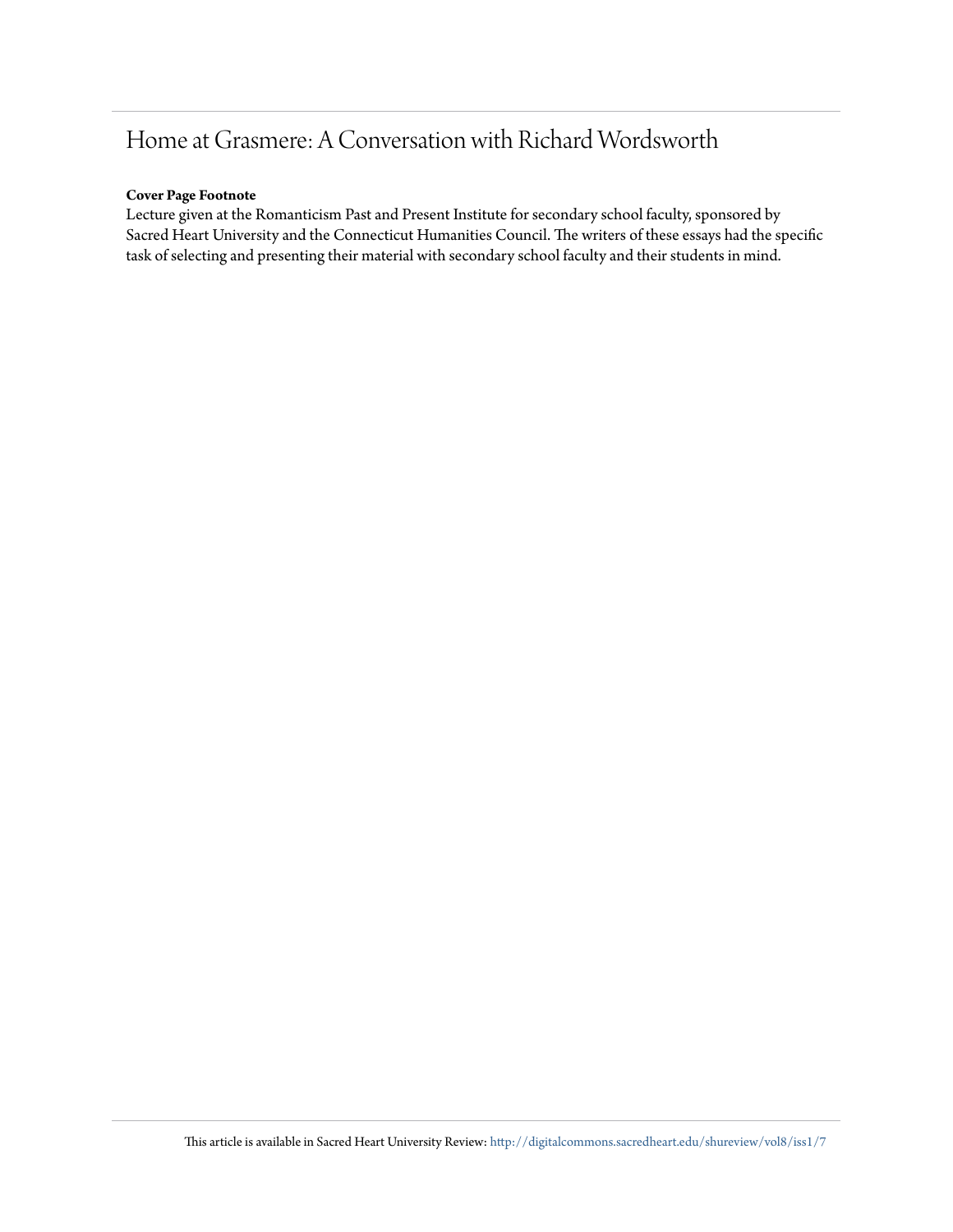### **JUDITH DAVIS MILLER**

## Home at Grasmere: **A Conversation with Richard Wordsworth**

... This small Abiding-place of many Men A termination and a last retreat, A Centre, come from wheresoe'er you will, A Whole without dependence or defect, Made for itself and happy in itself, Perfect Contentment, Unity entire. ("Home at Grasmere," ll. 165-70)

William Wordsworth's lines describe the place where he and his sister Dorothy settled in 1799 after years of separation and wandering without a real home. Their hope was that Grasmere would mark the end of their wanderings, and in fact this was the case; the Wordsworths lived in Grasmere and its environs for the rest of their lives, adding William's wife Mary to the family in 1802, and adding children as well in the normal course of events. William, Dorothy, Mary, and their children are buried in the little churchyard at Grasmere. And in this place still reside some of Wordsworth's descendants. One of these, Richard Wordsworth, a professional actor, came to Sacred Heart University in April 1988 to give a performance of his dramatic monologue, The Bliss of Solitude, based on the life of his distinguished ancestor. While he was here, I took the opportunity of interviewing him. What follows is an informal record of that conversation.

What first strikes the Wordsworth scholar in talking with Richard Wordsworth is the remarkable sense in which his own life is informed by the values and passions of the English Romantic poet. Students of Wordsworth are aware of the importance to the poet of the continuity of the past into the future; as he himself wrote, "The Child is father of the Man; / And I could wish my days to be / Bound each to each by natural piety." As we talked, this theme of continuity emerged like a pattern in the carpet from the texture of our conversation.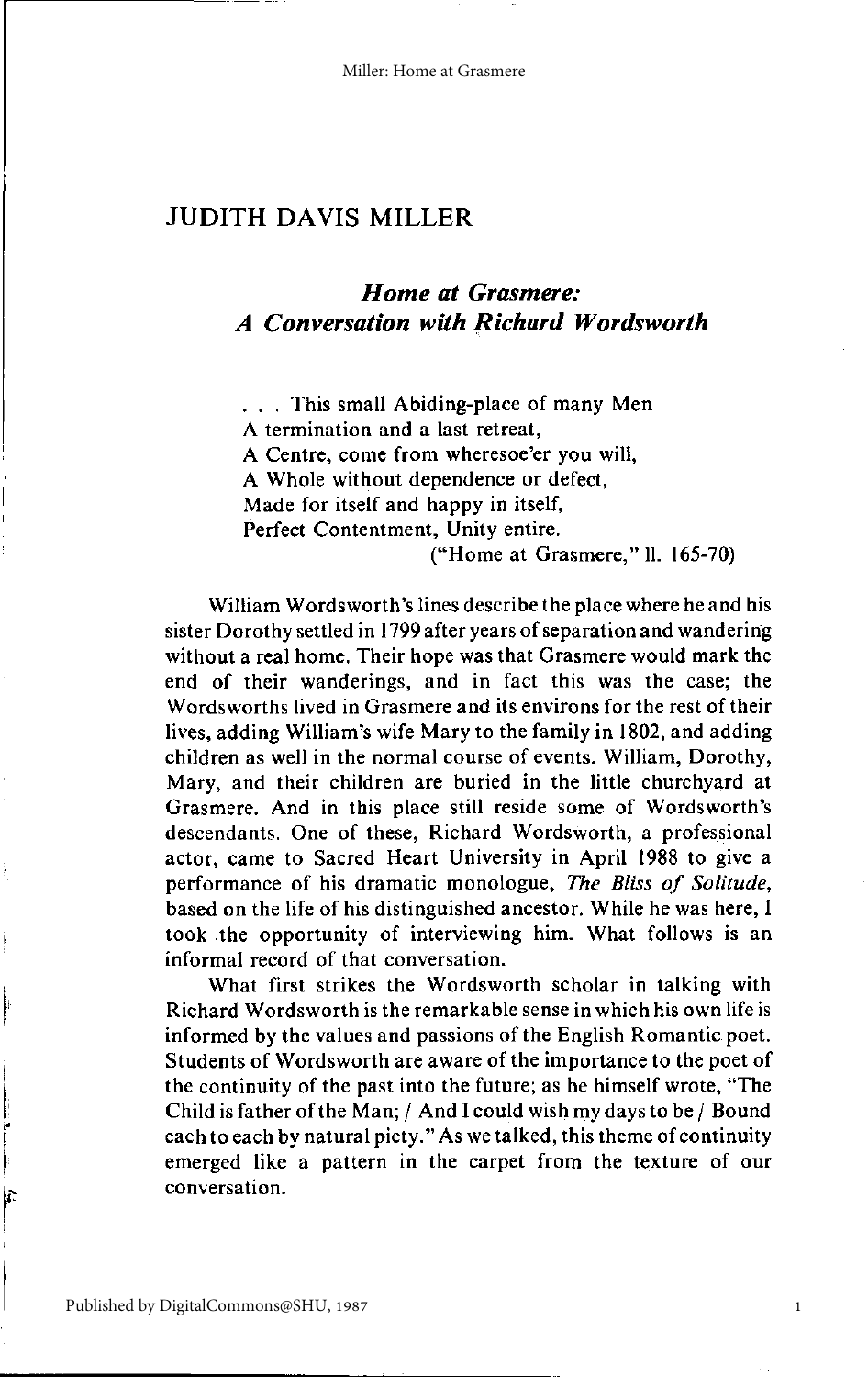66

#### **SACRED HEART UNIVERSITY REVIEW**

Like William, who was born in nearby Cockermouth, Richard was not born at Grasmere, but rather moved to the neighborhood, to nearby Rydal Mount, the poet's last home, when he was twelve. The actor describes the period that followed as "tremendously important formative years," and his memories of them clearly last to this day. At eighteen, he again followed in the footsteps of his ancestor, attending Cambridge University. Asked how his performance there compared with that of the poet, who is well known to have graduated without honors because of a problem with mathematics, Richard Wordsworth replied "mine was not much more distinguished than his" — adding that he had recently learned that the poet had, in fact, actually excelled in mathematics at an early age, and was in advance of his classes by the time he arrived at Cambridge, so that he put off the study for a time, lost the habit of working at it, and was thus unprepared to pursue it sufficiently to graduate with honors.

The connection with the past also became clear as Richard Wordsworth talked about the awakening of his interest in book collecting:

> Some books have a value apart from reading. I used to think that only books which one read were of value, but I do see now that there can be books which are much too valuable to use in the ordinary way, but at the same time they are fun to have. I'll tell you a story about one which really started me off collecting. I was working on The Bliss of Solitude, and I was reading the Coleorton letters, which are the letters between Sir George Beaumont and the Wordsworths. My father had died not many months before; he'd left me all his books, and I had them in the living room downstairs. I as reading a letter from Dorothy to Lady Beaumont, and Dorothy said, "Dear Lady Beaumont, Thank you so much for the copy of Walton's The Compleat Angler. I was fascinated to read it; however, William has now taken it for his evening's reading." And I stopped there, and I thought, "I've got that book downstairs." I raced downstairs and I got the book out and there it was: " $1803 -$  to Dorothy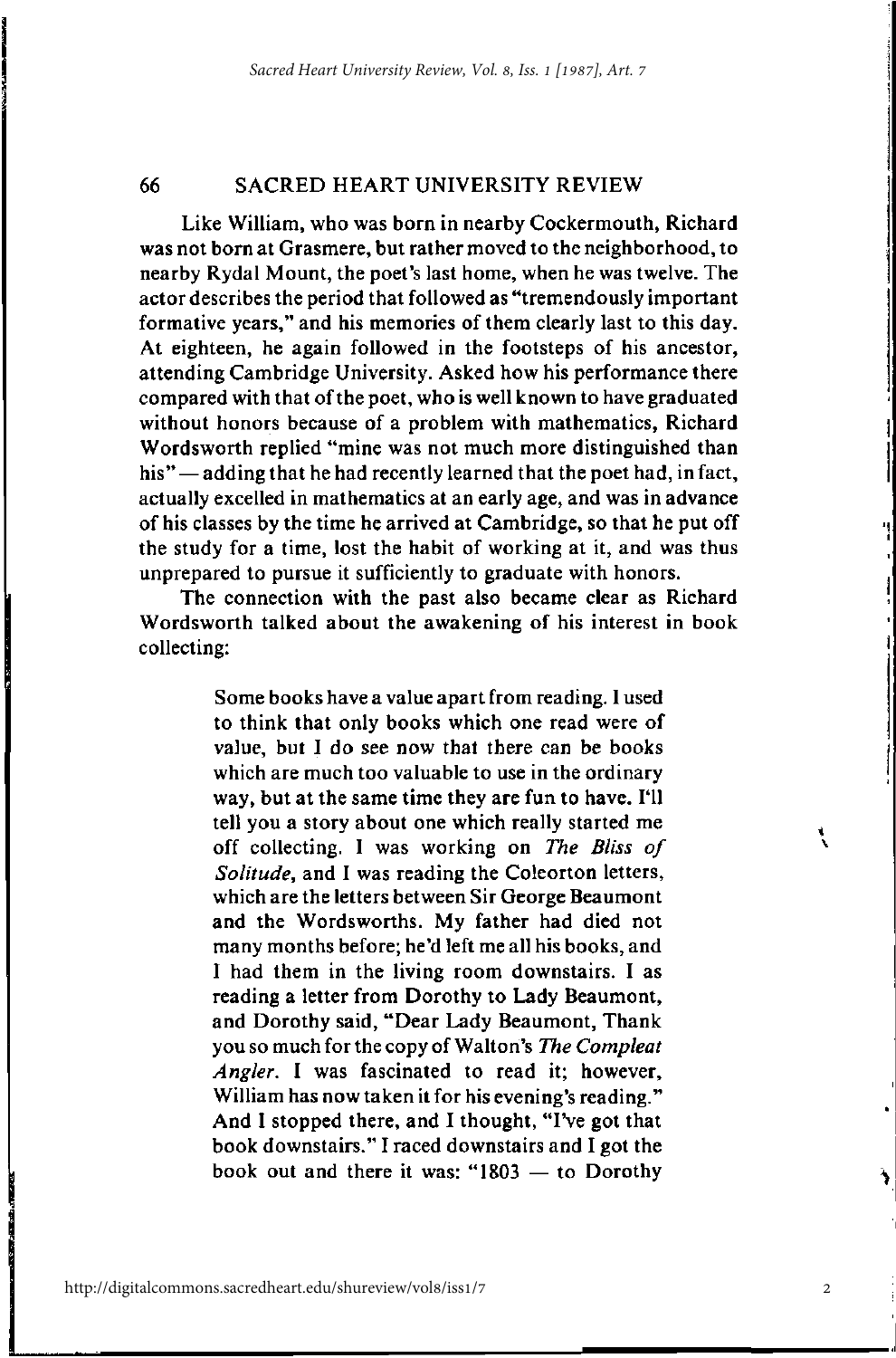#### **JUDITH DAVIS MILLER**

Wordsworth, from Lady Beaumont." And of course from then on I became a book collector. It was like a sort of terribly exciting detective story. I thought, "This was the very book that he'd taken from Dorothy for his evening's reading!" So those books. I'm sure everyone would agree, are worth keeping. and you don't want to use them as texts for any talks or other purposes.

As the conversation moved on from Richard Wordsworth's interest in collecting and filling his home with books and works of art associated with his ancestor, further biographical similarities became clear, Like William Wordsworth, Richard returned to Grasmere as an adult after years of peregrinations in Australia, the United States, and various parts of Great Britain as a touring actor. Taking up residence at Rydal Mount, he later moved to a place of his own at High Scaur Crag, overlooking Grasmere, but retains his connection with William Wordsworth through, among other things, his responsibilities as the director of the International Wordsworth Conference at **Grasmere** 

Those who have attended the conference can attest to Richard Wordsworth's fondness for another of William and Dorothy's pursuits: walking. Each morning at 7:30 during the conference, which is held during the first two weeks of August, he leads a group in a brisk walk around the circumference of Grasmere Lake — rain or shine. Asked about this, he remarked on Dorothy's walking habits, pointing out that she sometimes walked to Ambleside and back, six to eight miles each way, twice a day to find out whether any letters had arrived from William. He added that he tries when possible to read some of Wordsworth's poetry in situ, taking groups up to Michael's Nook and reading "Point Rash Judgement" at the very spot along the shore of Grasmere Lake where Wordsworth composed the poem.

Our talk then turned to the village of Grasmere itself. Asked how much it remains the same and how it has changed since William Wordsworth's day, Richard responded:

> There are some pretty shaming things that have been done in Grasmere, I'm afraid. There are many

3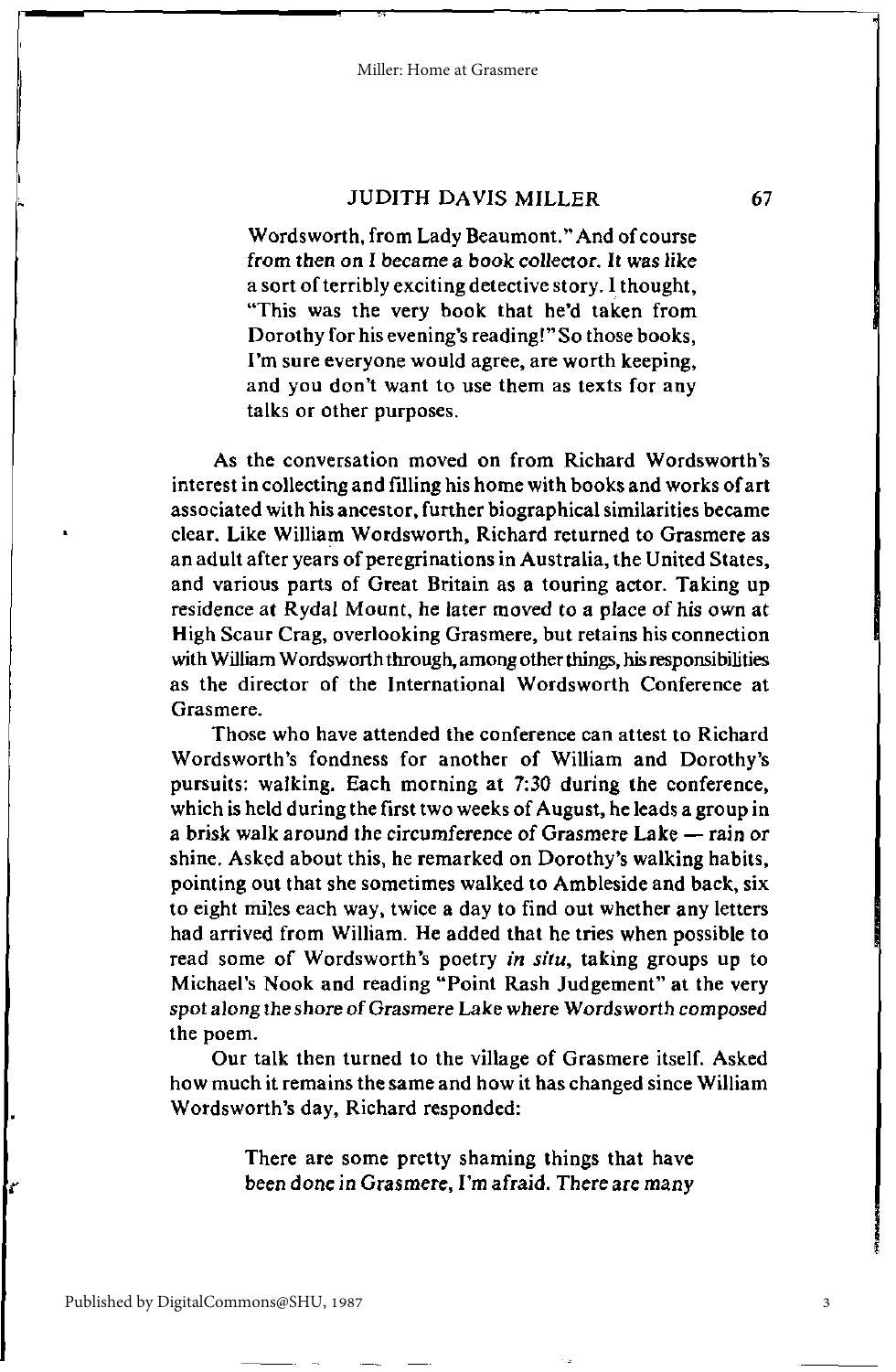#### 68 **SACRED HEART UNIVERSITY REVIEW**

villages much less spoiled. But only because Grasmere by its situation is one of the scenic crowns, and people do flock here in such numbers. And, of course, the actual presence of Wordsworth has probably increased it a bit and made it very generally known as a mecca of the English Romantic movement. But if you compare Grasmere to ninety-nine out of a hundred places, it's pretty dazzling still. There are virtually no houses on the lake, for instance

Indeed, as the conversation progressed it became clear that Grasmere suffers from the dilemma that plagues all places that attract tourists, as its one thousand residents feel that they are invaded by vast amounts of people each summer, and yet recognize that they, as Richard put it, "absolutely depend on the visitors for survival." Ironically, it is the incursions of the modern age that have made the inhabitants of Grasmere vale even more dependent on tourists; sheep farming, which was traditionally a source of income for some, has all but been destroyed because of radioactive fallout from the atomic disaster at Chernobyl. What farming remains, according to Wordsworth, is largely a matter of making a place look charming." This intrusion and the intrusion of British Air Force jets that roar over the valley approximately once each day serve as reminders to residents that the seclusion and isolation of what Richard Wordsworth calls "this beautiful little peaceful valley, filled with tranquility and happiness," is only an illusion.

Perhaps one of the most symbolic battlegrounds between traditional and modern sensibilities is Grasmere churchyard itself. Richard Wordsworth laments:

> You see people quite often picnicking in the churchyard. Inevitably, no matter how careful you are, it leaves a mess. Once or twice, I've asked people to go, and they're quite nice about it. I remember last year once I said, "I think you ought to know that there's a funeral in about twenty minutes, and they'll be walking right across your picnic."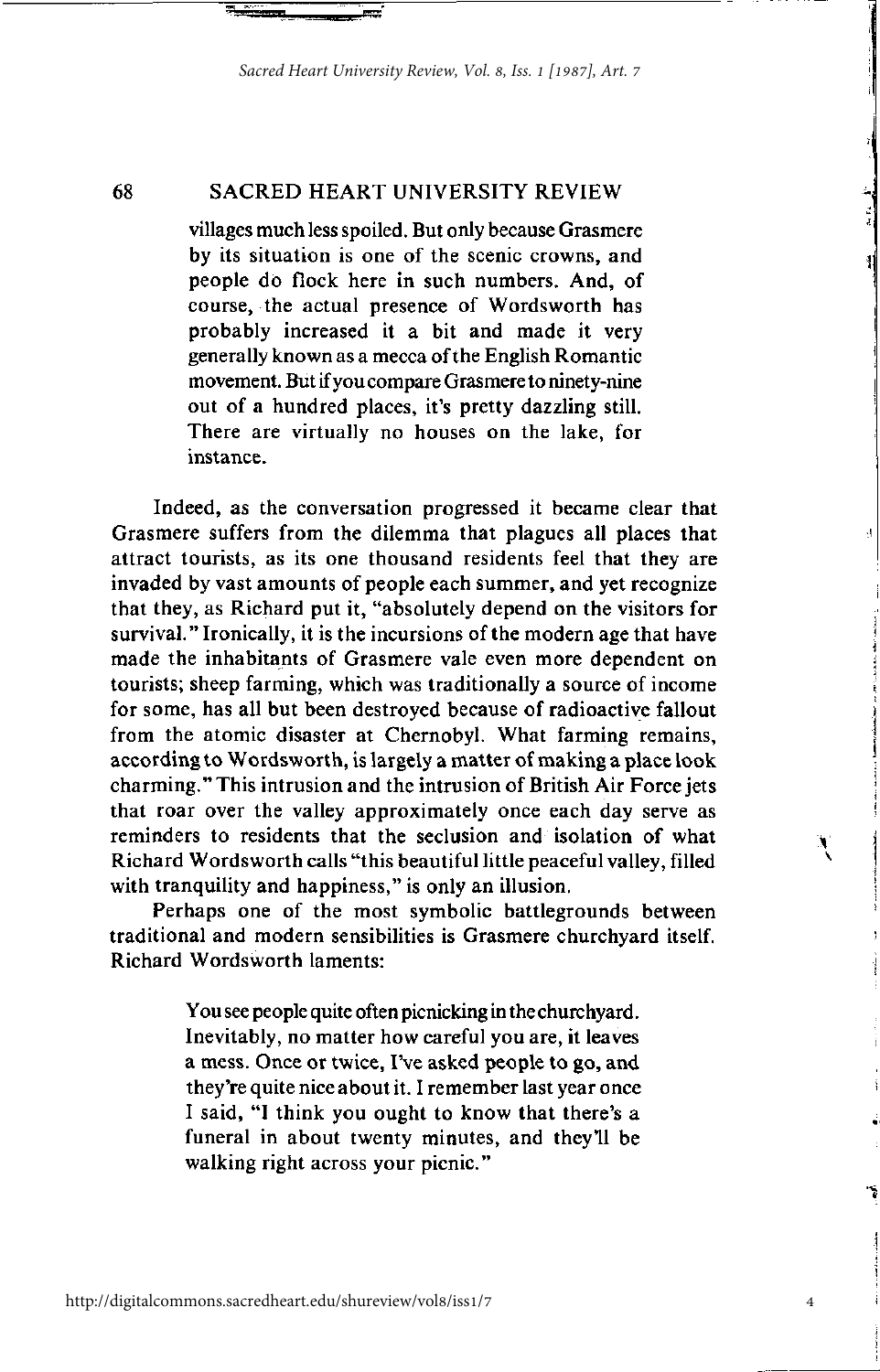#### **JUDITH DAVIS MILLER**

69

For Wordsworth, the problem is that tourists treat as a tourist attraction what for him is a place of worship. He pointed out, "My parents were almost the last people to be buried in the churchyard." and he told the story of maintaining the graves himself when it became necessary, adding that he has been mistaken for the caretaker at times by tourists coming to visit the graves of his ancestors. He and his wife Sylvia are active members of Grasmere church: she taught Sunday School there until recently, and he obviously takes great pleasure and pride in the church's appearance and activities.

This led to my final question: what is Grasmere like in the winter, before the tourists come? Here, Richard Wordsworth waxed poetic:

> The absolute great time is Christmas. The church is so lovely on Christmas day. Throughout the winter Grasmere reverts back to its one thousand inhabitants, and if you walk as I do with Syl, and somebody passes, Syl is able to identify everyone. Everybody knows everybody in the village. The place is simply beautiful.

Indeed, despite the tourists Grasmere remains a small village that does not experience a changing population, except through the natural life cycles of birth, marriage, and death, Richard Wordsworth elaborated: "The names in the churchyard on the stones or in the church are the same names over and over again. I could name you half a dozen family names which keep recurring." As a matter of fact, during the course of the conversation Richard Wordsworth mentioned meeting on the street a woman named Molly Fisher, a name wellknown to students of William Wordsworth's biography as that of William and Dorothy's housekeeper when they first moved to Grasmere. He added, "My brother and I remember playing cricket for Grasmere village. The same names that we remember in those days — mind you, that's only going back a single lifetime — recur. Syl will say that some of the names of the little girls in her Sunday School class are the same as sixty or seventy years ago." This continuity of names, appropriate with respect to a poet whose "Poems on the Naming of Places" indicate the importance he placed on the subject, is repeated in Richard Wordsworth's own family: "We

 $\frac{1}{2}$